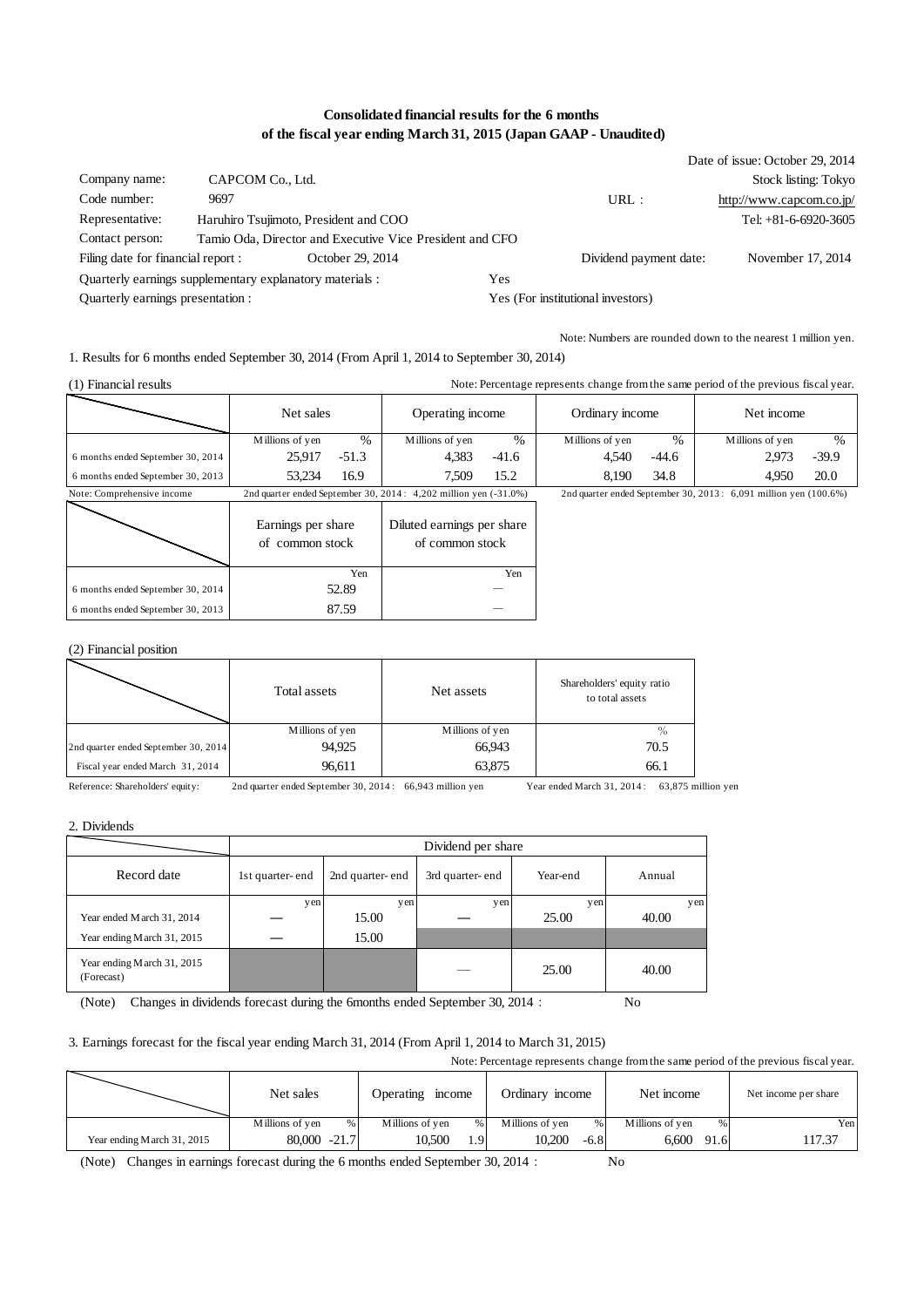| <b>Notes</b>                                                                                                                                                                                                    |            |                                       |                |            |
|-----------------------------------------------------------------------------------------------------------------------------------------------------------------------------------------------------------------|------------|---------------------------------------|----------------|------------|
| (1) Changes in significant consolidated subsidiaries during the period:                                                                                                                                         |            |                                       |                |            |
| (2) Application of simplified methods in accounting principle for quarterly consolidated financial statements:                                                                                                  |            |                                       | Yes            |            |
| (Note: Please refer to "2. Other information" on page 4 for more details.)<br>(3) Changes in accounting principles, accounting estimates and retrospective restatement for consolidated financial<br>statements |            |                                       |                |            |
| Changes resulting from amendment of the accounting standard:                                                                                                                                                    |            |                                       | Yes            |            |
| $\oslash$ Changes other than $\oslash$ :                                                                                                                                                                        |            |                                       | N <sub>0</sub> |            |
| Changes in accounting estimates:<br>(3)                                                                                                                                                                         |            |                                       | N <sub>0</sub> |            |
| 4) Retrospective restatement:                                                                                                                                                                                   |            |                                       | N <sub>0</sub> |            |
| (Note: Please refer to "2. Other information (3)Changes in accounting policies, accounting estimates and retrospective                                                                                          |            |                                       |                |            |
| restatement for consolidated financial statements" on page 5 for more details.)                                                                                                                                 |            |                                       |                |            |
| (4) Number of shares outstanding (Common stock):                                                                                                                                                                |            |                                       |                |            |
| 1) Number of shares outstanding (including treasury stock)                                                                                                                                                      |            |                                       |                |            |
| 2nd quarter ended September 30, 2014:                                                                                                                                                                           | 67,723,244 | Year ended March 31, 2014:            |                | 67,723,244 |
| (2) Number of treasury stock                                                                                                                                                                                    |            |                                       |                |            |
| 2nd quarter ended September 30, 2014:                                                                                                                                                                           | 11,491,293 | Year ended March 31, 2014:            |                | 11,490,124 |
| 3 Average number of shares outstanding                                                                                                                                                                          |            |                                       |                |            |
| 2nd quarter ended September 30, 2014:                                                                                                                                                                           | 56,232,675 | 2nd quarter ended September 30, 2013: |                | 56,520,270 |

(Explanation about the appropriate usage of business prospects and other special notes)

・The above-mentioned business forecasts were based on the information available as of the date of the release of this report.

・Future events may cause the actual results to be significantly different from the forecasts.

・Please refer to [Qualitative information regarding the consolidated business forecast] on page 4 for more details.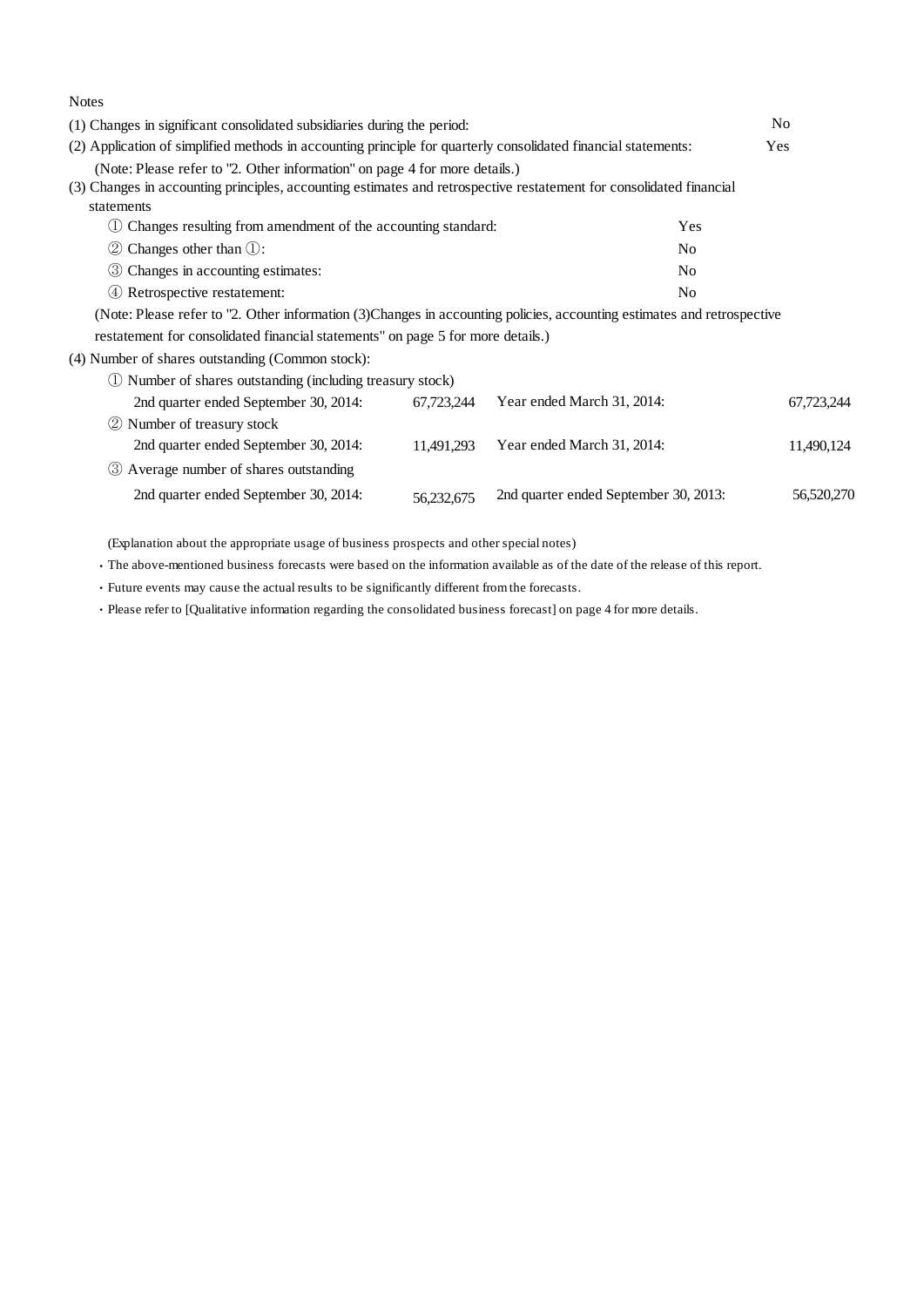### Attachment contents

| (2)                                                                                                               |  |
|-------------------------------------------------------------------------------------------------------------------|--|
|                                                                                                                   |  |
|                                                                                                                   |  |
|                                                                                                                   |  |
|                                                                                                                   |  |
| (3) Changes in accounting policies, accounting estimates and retrospective restatement for consolidated financial |  |
|                                                                                                                   |  |
|                                                                                                                   |  |
|                                                                                                                   |  |
|                                                                                                                   |  |
|                                                                                                                   |  |
|                                                                                                                   |  |
|                                                                                                                   |  |
|                                                                                                                   |  |
|                                                                                                                   |  |
|                                                                                                                   |  |
|                                                                                                                   |  |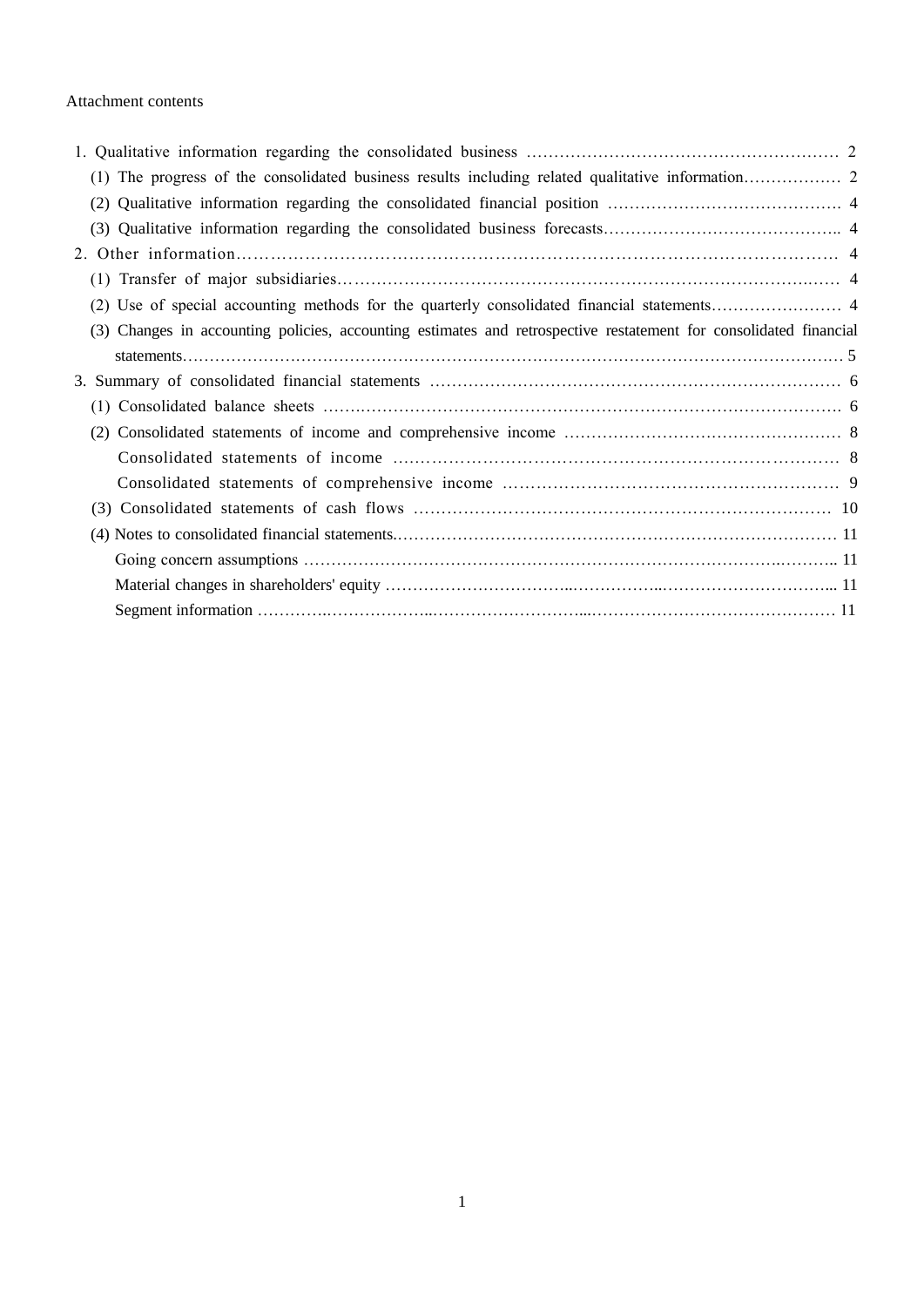- 1. Qualitative information regarding the consolidated business
- (1) The progress of the consolidated business results including related qualitative information

During the six months period ended September 30, 2014, there were the rising prices of goods and a backlash from last-minute demand before the consumption tax hike, but while performance was uneven, the Japanese economy remained on a recovery trend thanks to the yen's depreciation, rising stock prices, robust employment environment and other factors.

In our industry, though the home video game market saw packaged software sales remain more or less stable, the overall market size expanded due to brisk overseas markets in addition to the social game market's continued rapid development centering on smartphones.

Under such circumstances, with regard to home video game software as its core business, Capcom did not introduce any major software titles, but concentrated on expanding sales through devoting effort to grow download sales, various promotional activities, and so forth.

Moreover, in addition to measures aimed at reorganizing the business structure of its Mobile Contents sub-segment and others, the company endeavored to improve its profits by reducing the cost of sales and cutting back on selling, general and administrative expenses.

Meanwhile, in terms of events, the "10th Anniversary Monster Hunter Exhibition" was held that looked back on the history of the "Monster Hunter" series, Capcom's current flagship title, of which cumulative sales have surpassed 28 million units as a whole since the launch of the first software in 2004.

Furthermore, the Company has promoted the Single Content Multiple Usage strategy. Such efforts include the announcement of the release of a "Monster Hunter" version of a large motorcycle by an Italian motorcycle manufacturer Ducati Japan Ltd., and sales of Monster Hunter-themed T-shirts by UNIQLO Co., Ltd., etc.

In addition, at ChinaJoy 2014 in Shanghai, China's largest game exhibition, "Monster Hunter" attracted interest from attendees, raising hopes for future development in Asia.

"Monster Hunter 4 Ultimate" (for Nintendo 3DS), a highly anticipated title due in the second half of the current fiscal year, was also exhibited at the Tokyo Game Show 2014 held in September, this year and proved highly popular, with long lines forming for it in the trial play zone.

Given the above, as well as a backlash following the massive success of "Monster Hunter 4" (for Nintendo 3DS) the same term last year, consolidated sales and profits decreased for the second quarter, with net sales of 25,917 million yen (down 51.3% from the same term last year), operating income of 4,383 million yen (down 41.6% from the same term last year), ordinary income of 4,540 million yen (down 44.6% from the same term last year), and net income of 2,973 million yen (down 39.9% from the same term last year).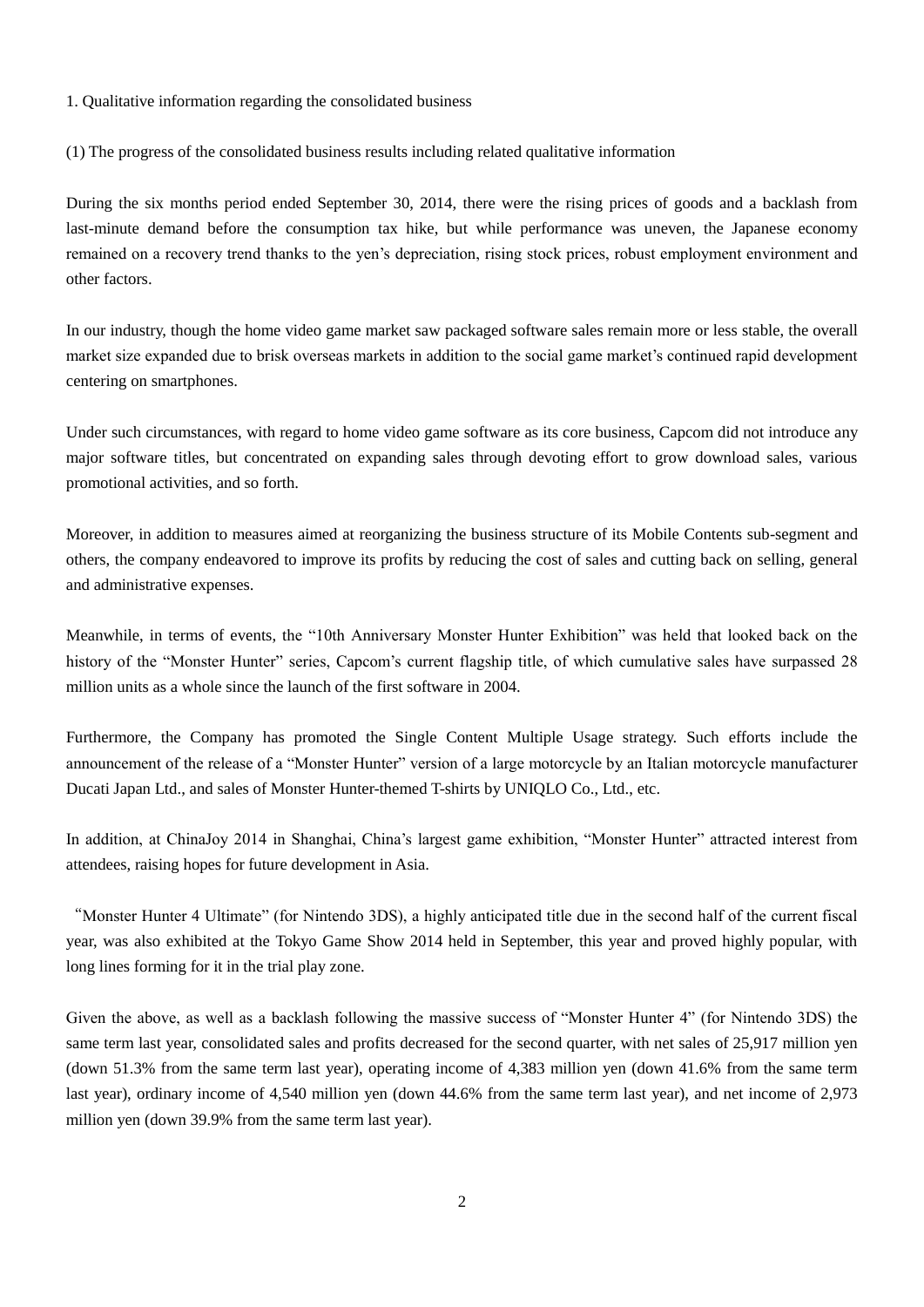Status of each operational department

① Digital Contents business

In the Digital Contents business, "Ultra Street Fighter IV" (for PlayStation 3, Xbox 360, and PC) and "Phoenix Wright: Ace Attorney Trilogy" (for Nintendo 3DS) posted steady sales, while "Dead Rising 3" (for Xbox One and PC), which sold over a million units in the previous fiscal year, continued to do well. However, no major new titles were released in this period, so sales focused on existing products.

Meanwhile, the online titles "Monster Hunter Frontier G" series (for PC, Xbox 360, PlayStation 3, Wii U, and PlayStation Vita) performed solidly.

In addition, in the Mobile Contents sub-segment, despite the fact that there were no major titles aside from some exceptions like "Monster Hunter Freedom Unite for iOS", profitability improved thanks to a successful overhaul of the profit structure.

Because small titles and repeat sales made up the majority of sales overall due to the lack of major titles in the lineup during the period under review, sales were not sufficient to offset the aforementioned downturn in "Monster Hunter 4" (for Nintendo 3DS) sales, even though the digital download content supported sales growth.

As a result, net sales were 13,463 million yen (down 64.1% from the same term last year) and operating income was 2,150 million yen (down 60.0% from the same term last year).

# ② Arcade Operations business

In the Arcade Operations business, with the market continuing to be weak due to the decentralization of the entertainment industry, a lack of products that attract new customers, and other factors, Capcom strived to develop community-based arcades through holding promotional events and installing game machines that appeal to a broad range of customers.

However, business remained weak due to the underperformance of existing arcades, in addition to the impact of the consumption tax hike and other factors.

During the period under review, one unprofitable arcade was closed, bringing the total number of arcades to 32.

As a result, net sales were 4,820 million yen (down 11.7% from the same term last year) and operating income was 660 million yen (down 32.3% from the same term last year).

# ③ Amusement Equipments business

In the Pachinko & Pachislo sub-segment, "Sengoku BASARA 3" continued to perform as planned, while Capcom concentrated on repeat sales and the contracted product development business.

In the Arcade Games Sales sub-segment, even though "Onimusha Soul Card Rush" was launched, sales centered on existing products.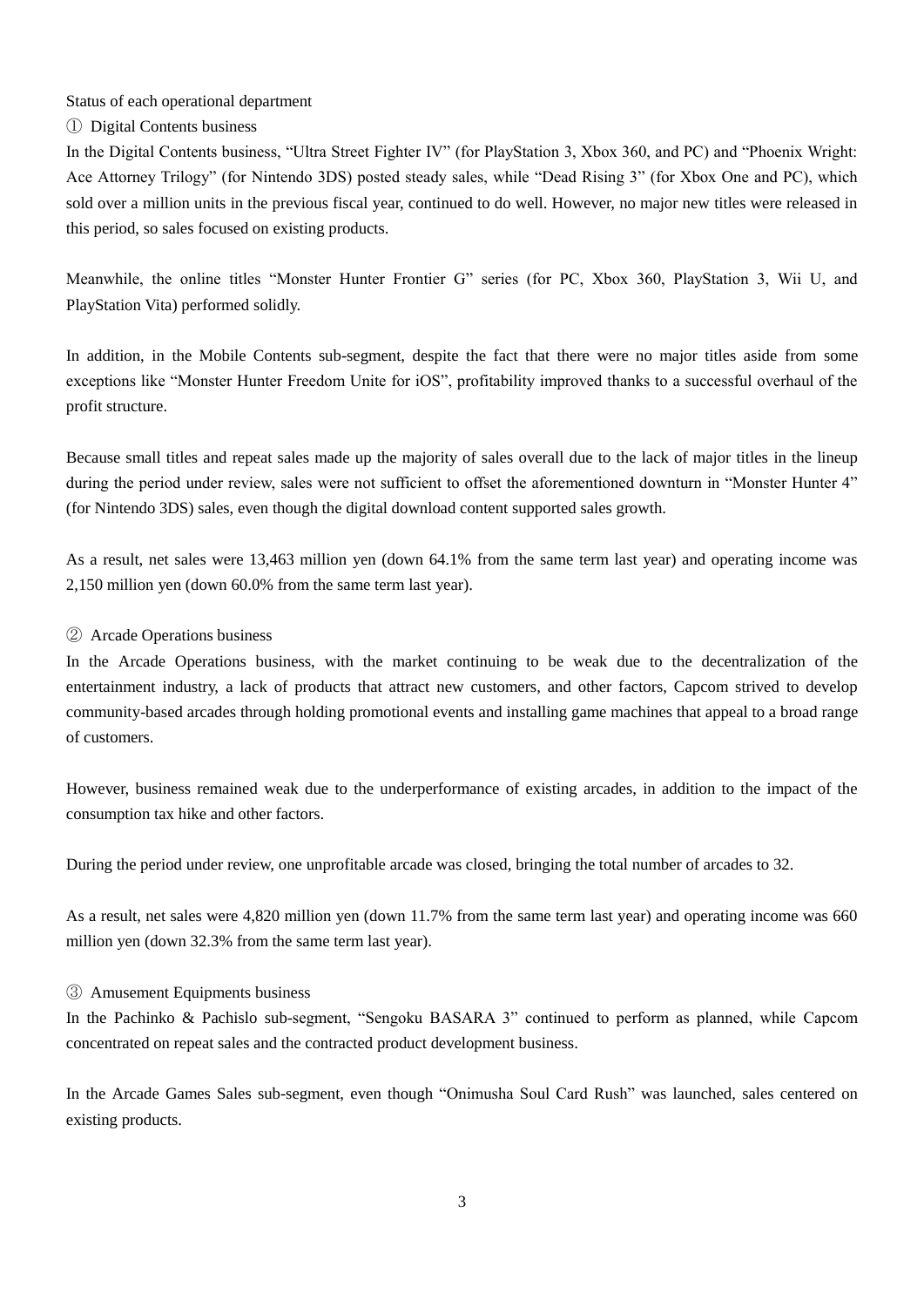As a result, net sales were 6,881 million yen (down 22.9% from the same term last year) and operating income was 3,159 million yen (up 25.4% from the same term last year).

### ④ Other Businesses

The net sales from Other Businesses, mainly consisting of the publication of game guidebooks and the sales of related goods were 752 million yen (down 43.9% from the same term last year) and operating income was 225 million yen (down 56.5% from the same term last year).

#### (2) Qualitative information regarding the financial position

Total assets as of the end of the second quarter decreased by 1,685 million yen from the end of the previous fiscal year to 94,925 million yen. Primary increases were followings: 5,274 million yen in work-in-progress for game software, 748 million yen in merchandise and finished goods and 471 million yen in work-in-progress. Primary decrease was 9,853 million yen in notes and accounts receivable, trade.

Liabilities as of the end of the second quarter decreased by 4,752 million yen from the end of the previous fiscal year to 27,982 million yen. Primary increase was 6,169 million yen in short-term borrowings. Primary decreases were followings: 5,551 million yen in electronically recorded monetary obligations, 2,221 million yen in notes and accounts payable, trade, 2,201 million yen in long-term borrowings.

Net assets as of the end of the second quarter increased by 3,067 million yen from the end of the previous fiscal year to 66,943 million yen. Primary increases were 2,973 million yen in net income for the 6 months period under review and 1,227 million yen in cumulative translation adjustments which related to foreign exchange translation of the net assets of foreign consolidated subsidiaries. Primary decrease was 1,405 million yen in cash dividends.

(3) Qualitative information regarding the consolidated business forecasts

The forecast for the consolidated business results current fiscal year ending March 31, 2015 remains the same as what was projected at the financial results announcement on May 8, 2014.

2. Other information

(1) Transfer of major subsidiaries

There were no applicable subsidiary transfers.

(2) Use of special accounting methods for the quarterly consolidated financial statements

(Calculation of tax expense)

Tax expense for consolidated subsidiaries is calculated by determining a reasonable estimate of the effective tax rate after the application of tax-effect accounting for income before income taxes in the fiscal year, including the second quarter, and multiplying income before income taxes by this estimated effective tax rate.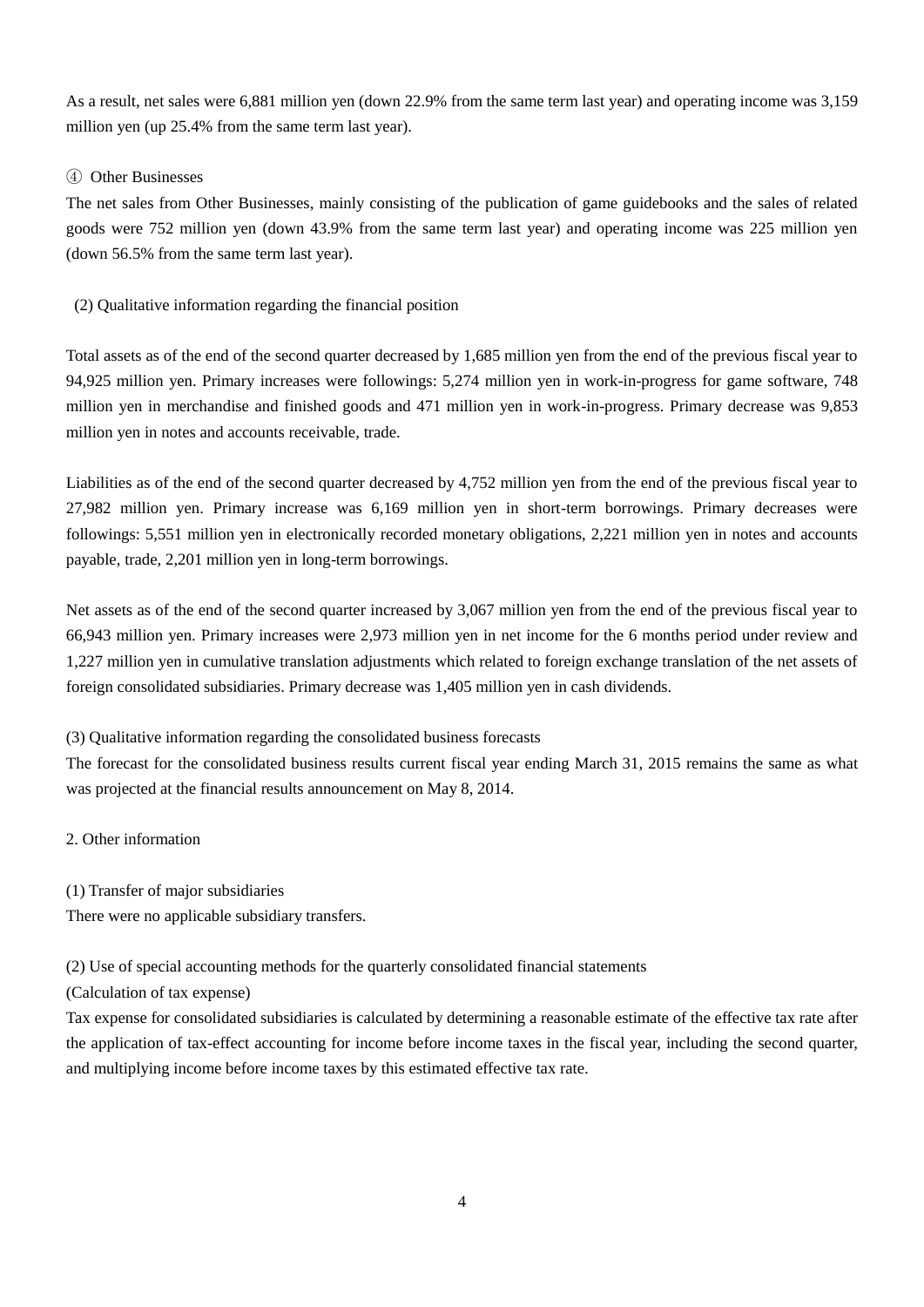(3) Changes in accounting policies, accounting estimates and retrospective restatement for consolidated financial statements

(Change in accounting policies)

(Application of the Accounting Standard for Retirement Benefits, etc)

Effective from the first quarter of the fiscal year ending March 31, 2015, the Company has adopted the provisions specified in the main clause of Section 35 of the "Accounting Standard for Retirement Benefits" (Accounting Standard Board of Japan (ASBJ) Statement No. 26, May 17, 2012,) and the provisions specified in the main clause of Section 67 of the "Guidance on Accounting Standard for Retirement Benefits (ASBJ Guidance No. 25, May 17, 2012). Accordingly, the Company has revised the method of calculating retirement benefit obligations and prior service costs and changed its method of attributing projected retirement benefits from the straight-line attribution method to the benefit formula. At the same time, the Company changed its method of determining the discount rate from the method in which the discount rate is determined by reference to the maturity of bonds based on the number of years that approximate the average remaining years of service of the employees to the method in which a single weighted average discount rate is used that reflects the estimated timing of benefit payments and the amount of benefit payment for each estimated payment period.

The application of the Accounting Standard for Retirement Benefits, etc. is subject to the tentative treatment provided for in Section 37 of the Accounting Standard for Retirement Benefits. Consequently, the impact of the change in the method of calculating retirement benefit obligations and prior service costs has been recognized as increases or decreases to retained earnings as of the beginning of the second quarter of the fiscal year ending March 31, 2015.

As a result, as of the beginning of the second quarter of the fiscal year ending March 31, 2015, net defined benefit liabilities have decreased by 423 million yen and retained earnings have increased by 273 million yen. The impact of this change on the profit or loss of the cumulative second quarter of the fiscal year ending March 31, 2015 is minimal.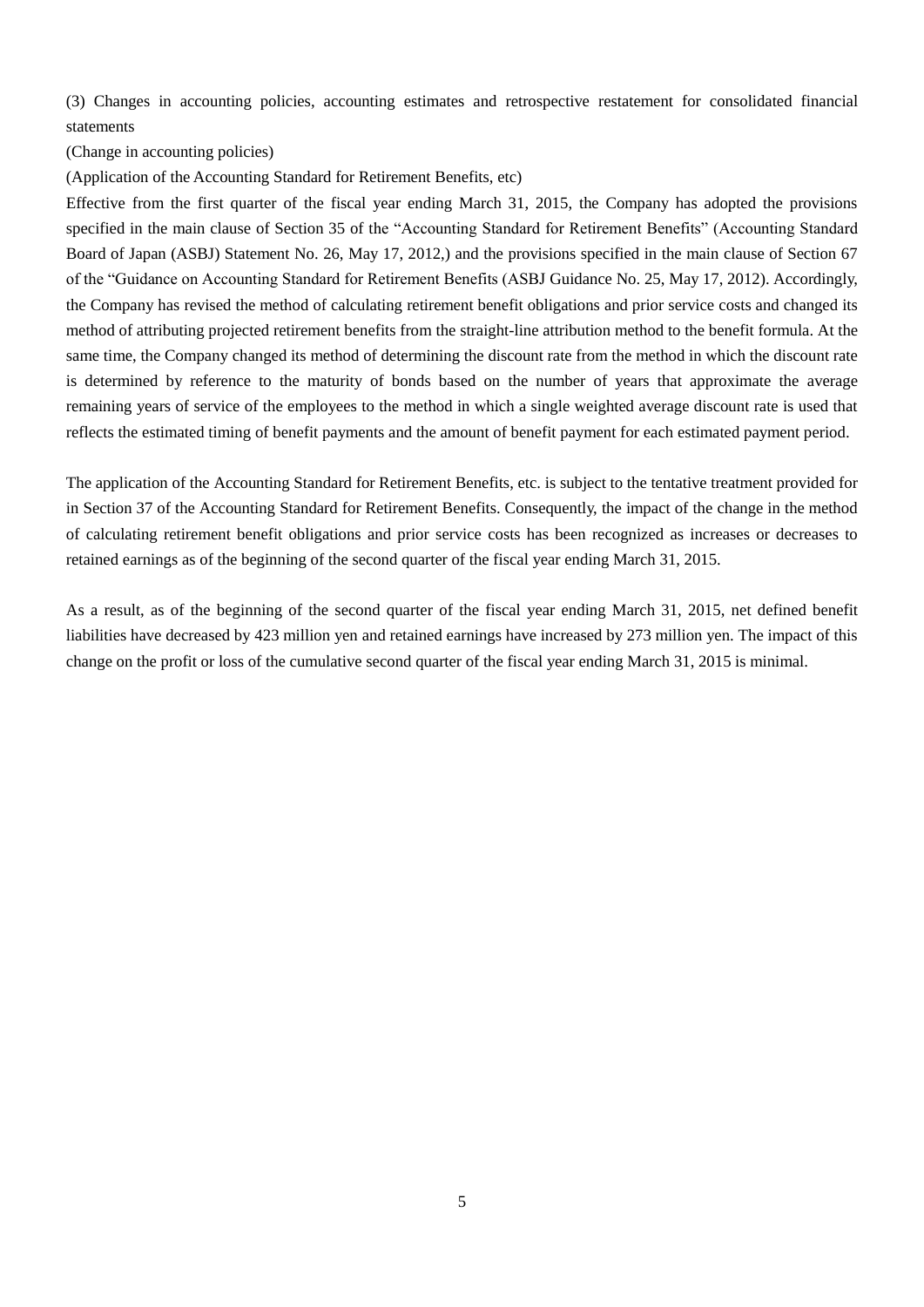#### 3.Summary of consolidated financial statements

(1) Consolidated balance sheets

|                                                        |                                                | (Unit: Millions of yen)                           |
|--------------------------------------------------------|------------------------------------------------|---------------------------------------------------|
|                                                        | Previous fiscal year<br>(as of March 31, 2014) | Current fiscal year<br>(as of September 30, 2014) |
| Assets                                                 |                                                |                                                   |
| Current assets                                         |                                                |                                                   |
| Cash on hand and in banks                              | 29,720                                         | 27,724                                            |
| Notes and accounts receivable, trade                   | 18,134                                         | 8,280                                             |
| Merchandise and finished goods                         | 1,191                                          | 1,940                                             |
| Work-in-progress                                       | 942                                            | 1,413                                             |
| Raw materials and supplies                             | 996                                            | 654                                               |
| Work-in-progress for game software                     | 10,355                                         | 15,630                                            |
| Other                                                  | 5,220                                          | 7,990                                             |
| Allowance for doubtful accounts                        | (55)                                           | (53)                                              |
| Total current assets                                   | 66,506                                         | 63,580                                            |
| Fixed assets                                           |                                                |                                                   |
| Tangible fixed assets, net of accumulated depreciation | 13,577                                         | 14,249                                            |
| Intangible fixed assets                                |                                                |                                                   |
| Goodwill                                               | 67                                             |                                                   |
| Other                                                  | 7,300                                          | 9,375                                             |
| Total intangible fixed assets                          | 7,368                                          | 9,375                                             |
| Investments and other assets                           |                                                |                                                   |
| Other                                                  | 9,236                                          | 7,797                                             |
| Allowance for doubtful accounts                        | (77)                                           | (76)                                              |
| Total investments and other assets                     | 9,159                                          | 7,720                                             |
| <b>Total fixed assets</b>                              | 30,104                                         | 31,345                                            |
| <b>Total assets</b>                                    | 96,611                                         | 94,925                                            |
|                                                        |                                                |                                                   |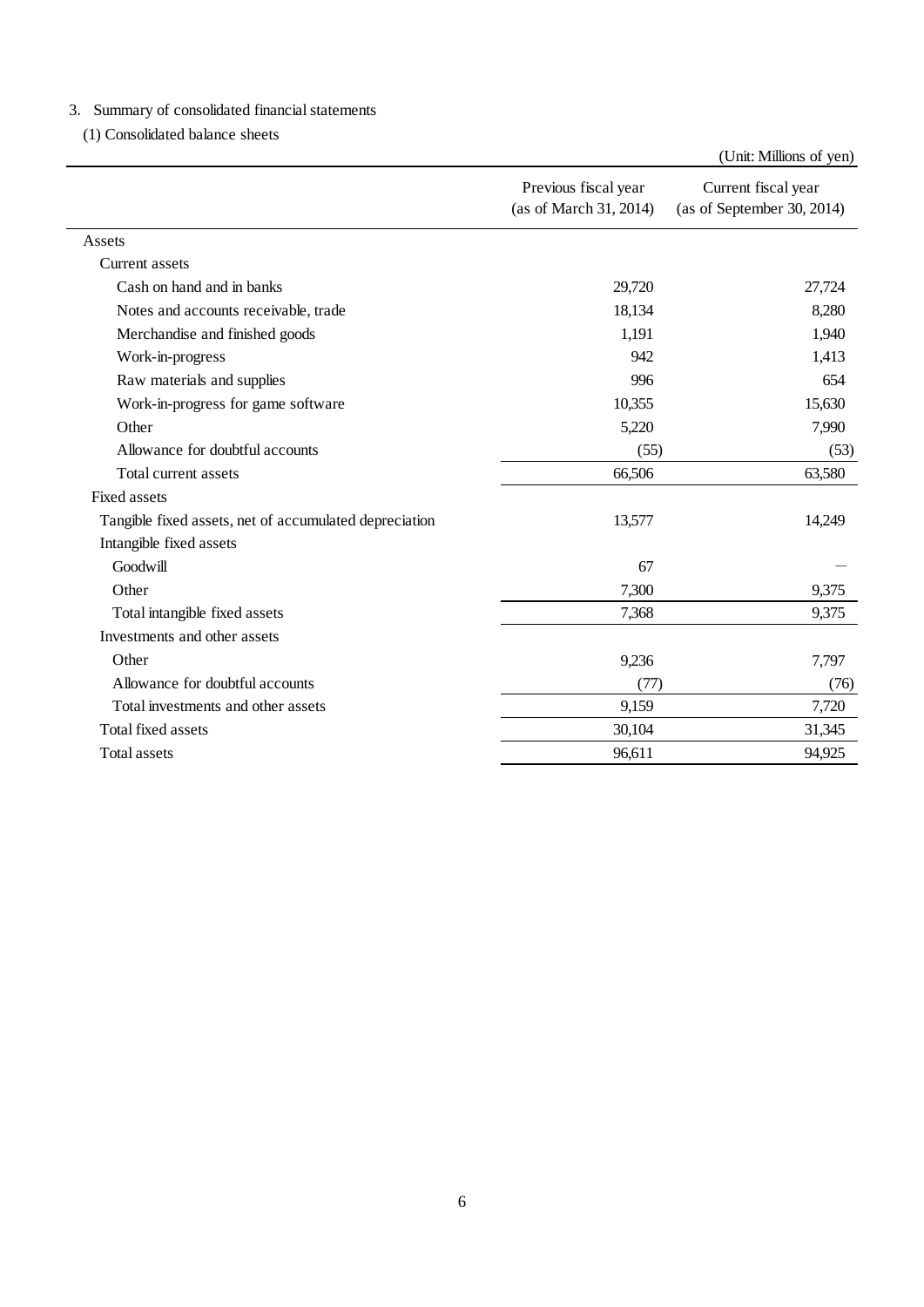|                                                   |                                                | (Unit: Millions of yen)                           |
|---------------------------------------------------|------------------------------------------------|---------------------------------------------------|
|                                                   | Previous fiscal year<br>(as of March 31, 2014) | Current fiscal year<br>(as of September 30, 2014) |
| Liabilities                                       |                                                |                                                   |
| Current liabilities                               |                                                |                                                   |
| Notes and accounts payable, trade                 | 4,950                                          | 2,728                                             |
| Electronically recorded monetary obligations      | 6,926                                          | 1,374                                             |
| Short-term borrowings                             | 4,050                                          | 10,219                                            |
| Accrued income taxes                              | 758                                            | 959                                               |
| Accrued bonuses                                   | 1,802                                          | 497                                               |
| Allowance for sales returns                       | 87                                             | 12                                                |
| Other                                             | 6,971                                          | 7,642                                             |
| Total current liabilities                         | 25,547                                         | 23,434                                            |
| Long-term liabilities                             |                                                |                                                   |
| Long-term borrowings                              | 3,000                                          | 798                                               |
| Liabilities for retirement benefits for employees | 2,158                                          | 1,808                                             |
| Other                                             | 2,029                                          | 1,940                                             |
| Total long-term liabilities                       | 7,187                                          | 4,547                                             |
| <b>Total liabilities</b>                          | 32,735                                         | 27,982                                            |
| Net assets                                        |                                                |                                                   |
| Shareholders' equity                              |                                                |                                                   |
| Common stock                                      | 33,239                                         | 33,239                                            |
| Capital surplus                                   | 21,328                                         | 21,328                                            |
| Retained earnings                                 | 29,160                                         | 31,001                                            |
| Treasury stock                                    | (18, 134)                                      | (18, 136)                                         |
| Total shareholders' equity                        | 65,593                                         | 67,432                                            |
| Accumulated other comprehensive income            |                                                |                                                   |
| Net unrealized gain on securities, net of tax     | 99                                             | 88                                                |
| Cumulative translation adjustments                | (1,647)                                        | (419)                                             |
| Accumulated adjustments for retirement benefits   | (169)                                          | (158)                                             |
| Total accumulated other comprehensive income      | (1,717)                                        | (489)                                             |
| Total net assets                                  | 63,875                                         | 66,943                                            |
| Total liabilities and net assets                  | 96,611                                         | 94,925                                            |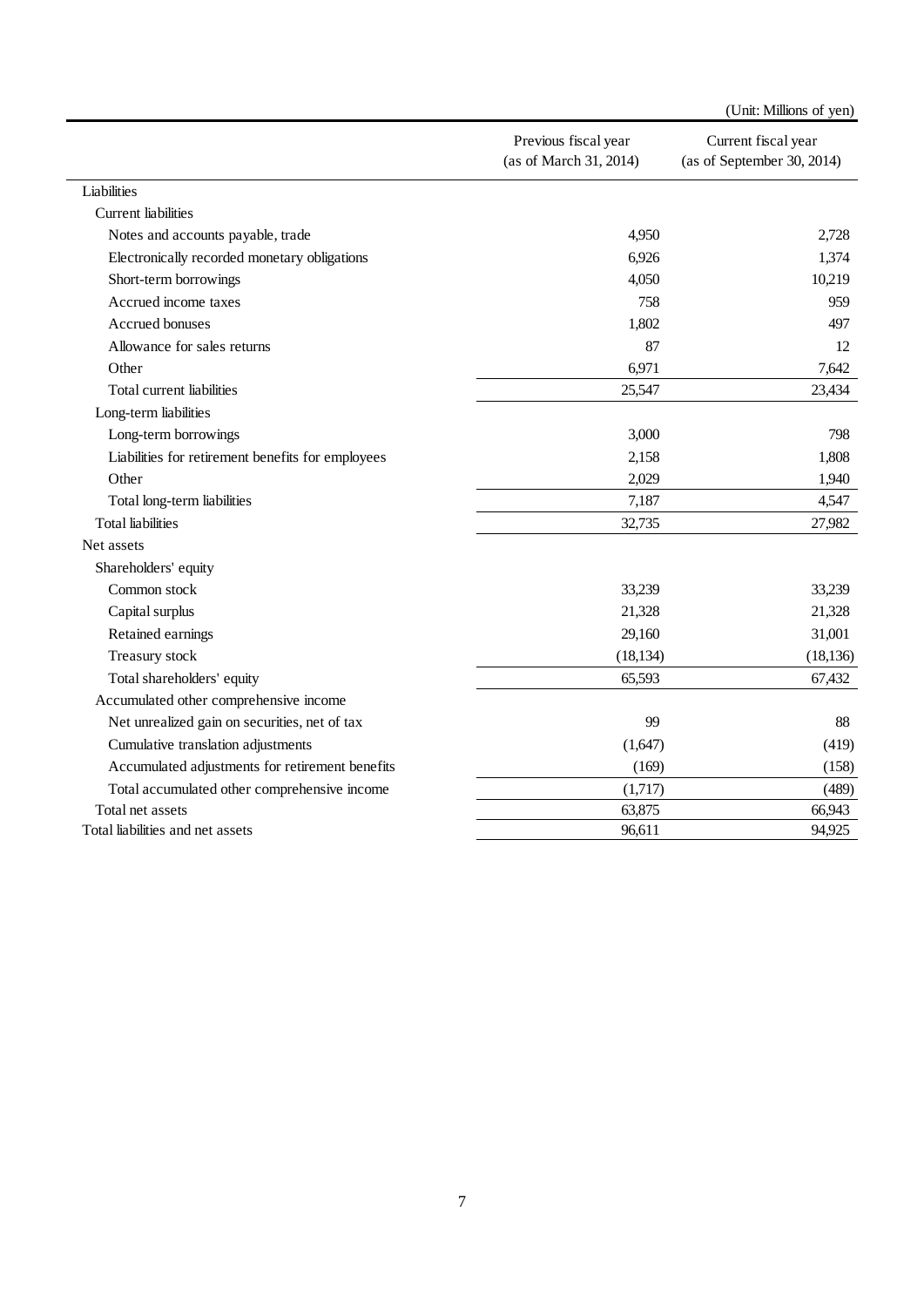#### (2) Consolidated statements of income and comprehensive income Consolidated statements of income

|                                                |                       | (Unit: Millions of yen) |
|------------------------------------------------|-----------------------|-------------------------|
|                                                | Previous 6 months     | Current 6 months        |
|                                                | From April 1, 2013    | From April 1, 2014      |
|                                                | to September 30, 2013 | to September 30, 2014   |
| Net sales                                      | 53,234                | 25,917                  |
| Cost of sales                                  | 35,781                | 14,715                  |
| Gross profit                                   | 17,452                | 11,201                  |
| Reversal of allowance for sales returns        | 94                    | 74                      |
| Net gross profit                               | 17,547                | 11,276                  |
| Selling, general and administrative expenses   | 10,038                | 6,892                   |
| Operating income                               | 7,509                 | 4,383                   |
| Non-operating income                           |                       |                         |
| Interest income                                | 45                    | 47                      |
| Dividend income                                | 5                     | 6                       |
| Gain on receipt of cancellation compensation   | 210                   |                         |
| Exchange gain, net                             | 387                   | 249                     |
| Other                                          | 137                   | 56                      |
| Total non-operating income                     | 786                   | 360                     |
| Non-operating expenses                         |                       |                         |
| Interest expense                               | 59                    | 42                      |
| Commission fee                                 | 28                    | 41                      |
| Loss on closing amusement stores               |                       | 87                      |
| Other                                          | 17                    | 31                      |
| Total non-operating expenses                   | 105                   | 203                     |
| Ordinary income                                | 8,190                 | 4,540                   |
| Special losses                                 |                       |                         |
| Loss on sales and /or disposal of fixed assets | 78                    | 10                      |
| Loss on restructuring                          | 310                   |                         |
| Total special losses                           | 388                   | 10                      |
| Net income before income taxes                 | 7,801                 | 4,530                   |
| Income taxes-current                           | 541                   | 893                     |
| Income taxes-deferred                          | 2,309                 | 663                     |
| Total income taxes                             | 2,850                 | 1,556                   |
| Net income before minority interests           | 4,950                 | 2,973                   |
| Net income                                     | 4,950                 | 2,973                   |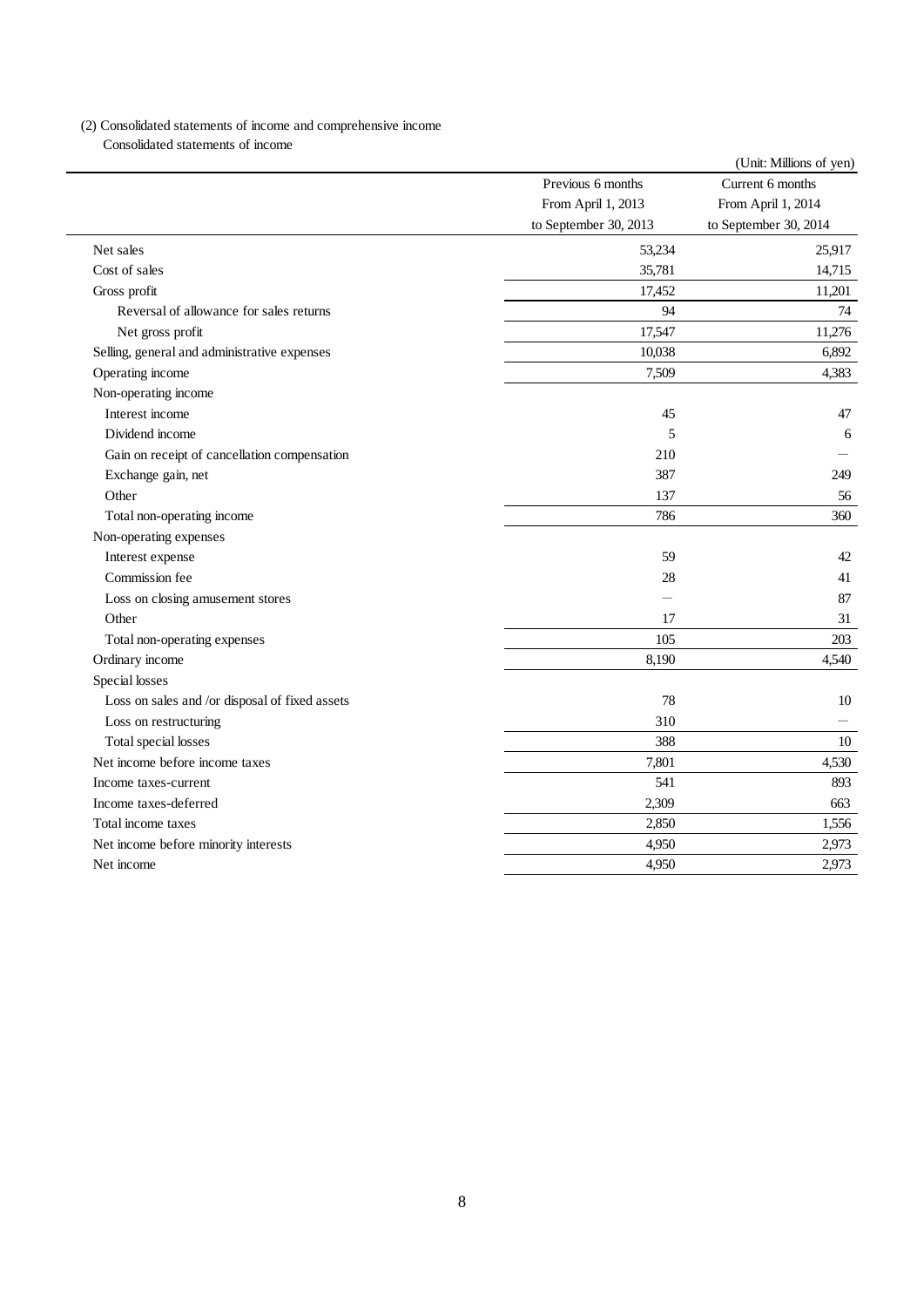Consolidated statements of comprehensive income

|                                                       |                       | (Unit: Millions of yen) |
|-------------------------------------------------------|-----------------------|-------------------------|
|                                                       | Previous fiscal year  | Current fiscal year     |
|                                                       | From April 1, 2013    | From April 1, 2014      |
|                                                       | to September 30, 2013 | to September 30, 2014   |
| Net income before minority interests                  | 4,950                 | 2,973                   |
| Other comprehensive income                            |                       |                         |
| Net unrealized gain or loss on securities, net of tax | 55                    | (10)                    |
| Cumulative translation adjustments                    | 1,085                 | 1,227                   |
| Adjustments for retirement benefits                   |                       | 10                      |
| Total other comprehensive income                      | 1,141                 | 1,228                   |
| Comprehensive income                                  | 6,091                 | 4,202                   |
| Comprehensive income attributable to:                 |                       |                         |
| Owners of the parent                                  | 6,091                 | 4,202                   |
| Minority interests                                    |                       |                         |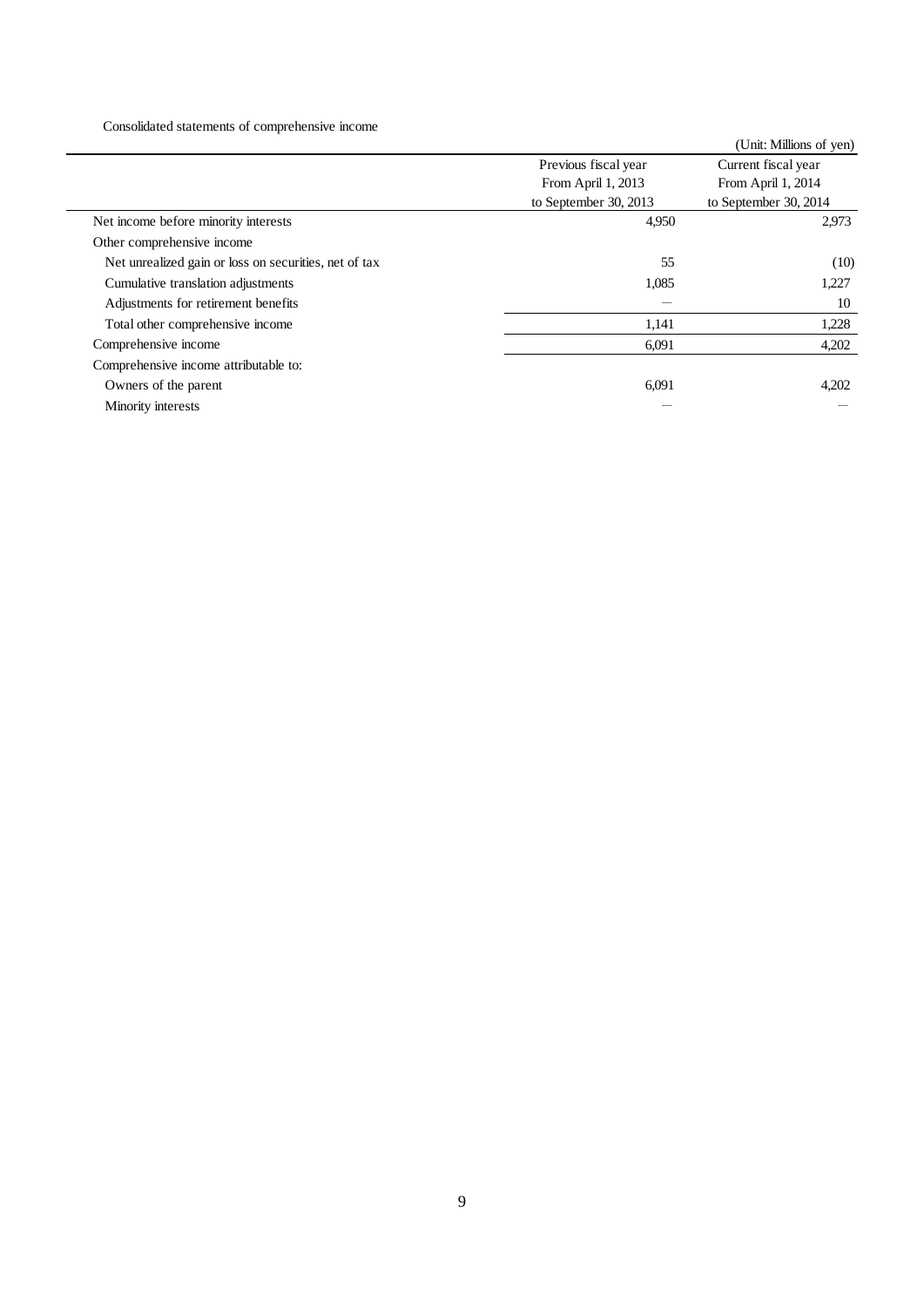|                                                              |                       | (Unit: Millions of yen) |
|--------------------------------------------------------------|-----------------------|-------------------------|
|                                                              | Previous 6 months     | Current 6 months        |
|                                                              | From April 1, 2013    | From April 1, 2014      |
|                                                              | to September 30, 2013 | to September 30, 2014   |
| Cash flows from operating activities                         |                       |                         |
| Net income before income taxes                               | 7,801                 | 4,530                   |
| Depreciation and amortization                                | 2,100                 | 1,557                   |
| Amortization of goodwill                                     | 68                    | 67                      |
| Decrease in allowance for doubtful accounts                  | (8)                   | (3)                     |
| Decrease in accrued bonuses                                  | (35)                  | (146)                   |
| Interest and dividend income                                 | (51)                  | (54)                    |
| Interest expense                                             | 59                    | 42                      |
| Exchange gain, net                                           | (246)                 | (46)                    |
| Loss on sales and/or disposal of fixed assets                | 78                    | 10                      |
| Loss on restructuring                                        | 310                   |                         |
| Decrease (increase) in accounts receivable, trade            | (8,163)               | 9,918                   |
| (Increase) decrease in inventories                           | 966                   | (870)                   |
| (Increase) decrease in work-in-progress for game software    | 4,368                 | (5,084)                 |
| Decrease in accounts payable, trade                          | (372)                 | (7, 784)                |
| Decrease in other current liabilities                        | (77)                  | (718)                   |
| Other                                                        | (2,185)               | (4,651)                 |
| Sub total                                                    | 4,612                 | (3,235)                 |
| Interest and dividends received                              | 46                    | 73                      |
| Interest paid                                                | (55)                  | (42)                    |
| Income taxes paid                                            | (1,800)               | (571)                   |
| Net cash (used in) provided by operating activities          | 2,802                 | (3,776)                 |
| Cash flows from investing activities                         |                       |                         |
| Payments into time deposits                                  | (3,452)               |                         |
| Payment for acquisitions of tangible fixed assets            | (1,055)               | (1,639)                 |
| Proceeds from sales of tangible fixed assets                 |                       | 205                     |
| Payment for acquisitions of intangible fixed assets          | (238)                 | (183)                   |
| Other                                                        | 36                    | (18)                    |
| Net cash used in investing activities                        | (4,710)               | (1,635)                 |
| Cash flows from financing activities                         |                       |                         |
| Net increase in short-term borrowings                        | 100                   | 3,000                   |
| Proceeds from long-term borrowing                            |                       | 1,002                   |
| Repayments of long-term borrowings                           | (142)                 | (33)                    |
| Payment for repurchase of treasury stock                     | (2, 284)              | (2)                     |
| Dividend paid                                                | (1, 438)              | (1,407)                 |
| Other                                                        | (187)                 | (180)                   |
| Net cash provided by (used in) financing activities          | (3,952)               | 2,377                   |
| Effect of exchange rate changes on cash and cash equivalents | 1,323                 | 809                     |
| Net decrease in cash and cash equivalents                    | (4,536)               | (2,224)                 |
| Cash and cash equivalents at beginning of year               | $\overline{31,522}$   | 26,118                  |
|                                                              |                       |                         |
| Cash and cash equivalents at end of quarter                  | 26,985                | 23,893                  |